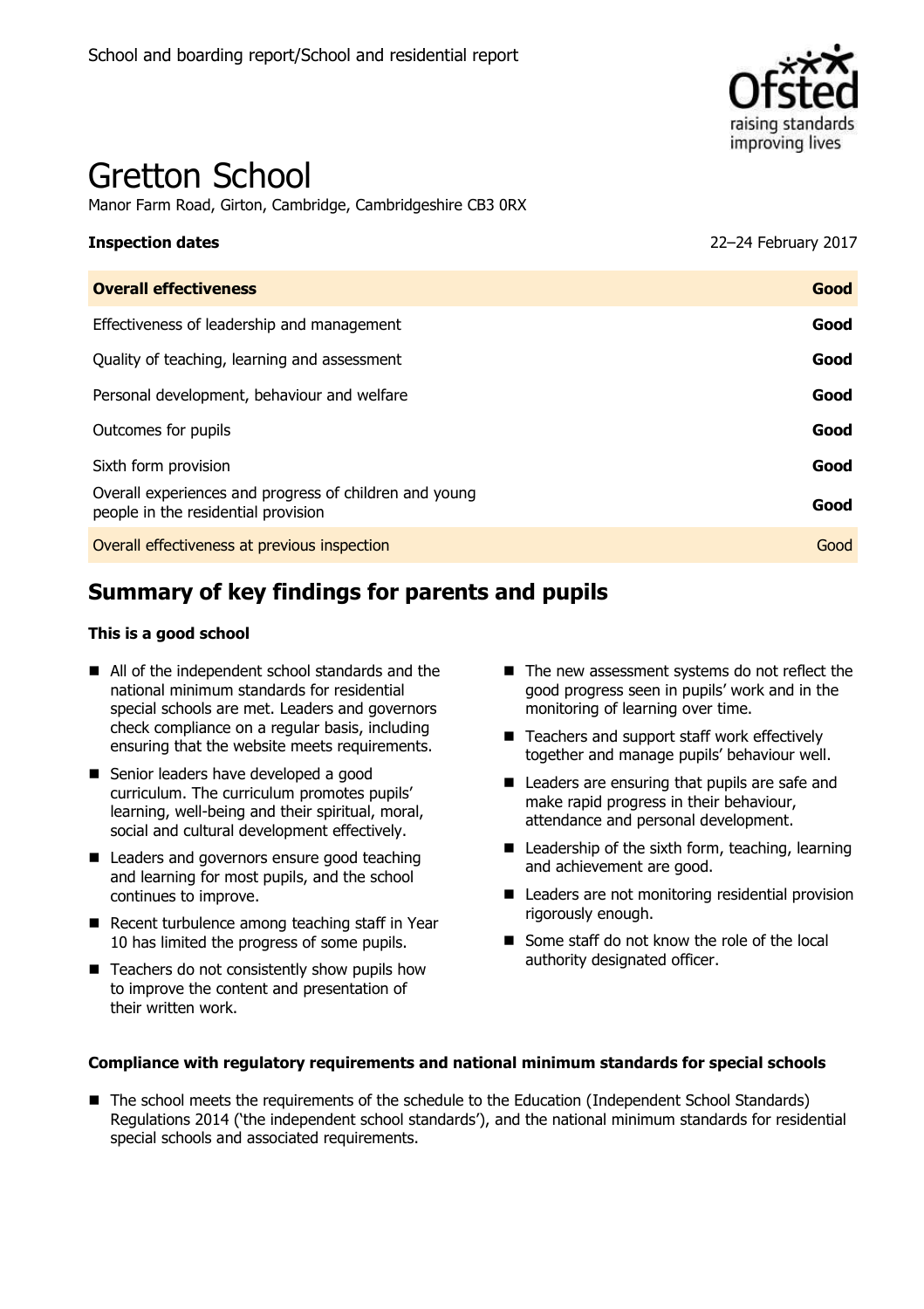

# **Full report**

#### **What does the school need to do to improve further?**

- Improve teaching, learning and assessment to ensure that pupils make at least consistently good progress by:
	- ensuring that the new assessment systems show the progress pupils are making across all subjects so that action is taken swiftly to address weaknesses
	- rigorously checking, evaluating and improving pupils' writing, including the presentation of their written work.
- Good practice recommendations in relation to the residential provision:
	- Ensure that residential leaders and managers rigorously monitor documentation in the residential provision.
	- Ensure that all staff understand the role of the designated officer within the local authority.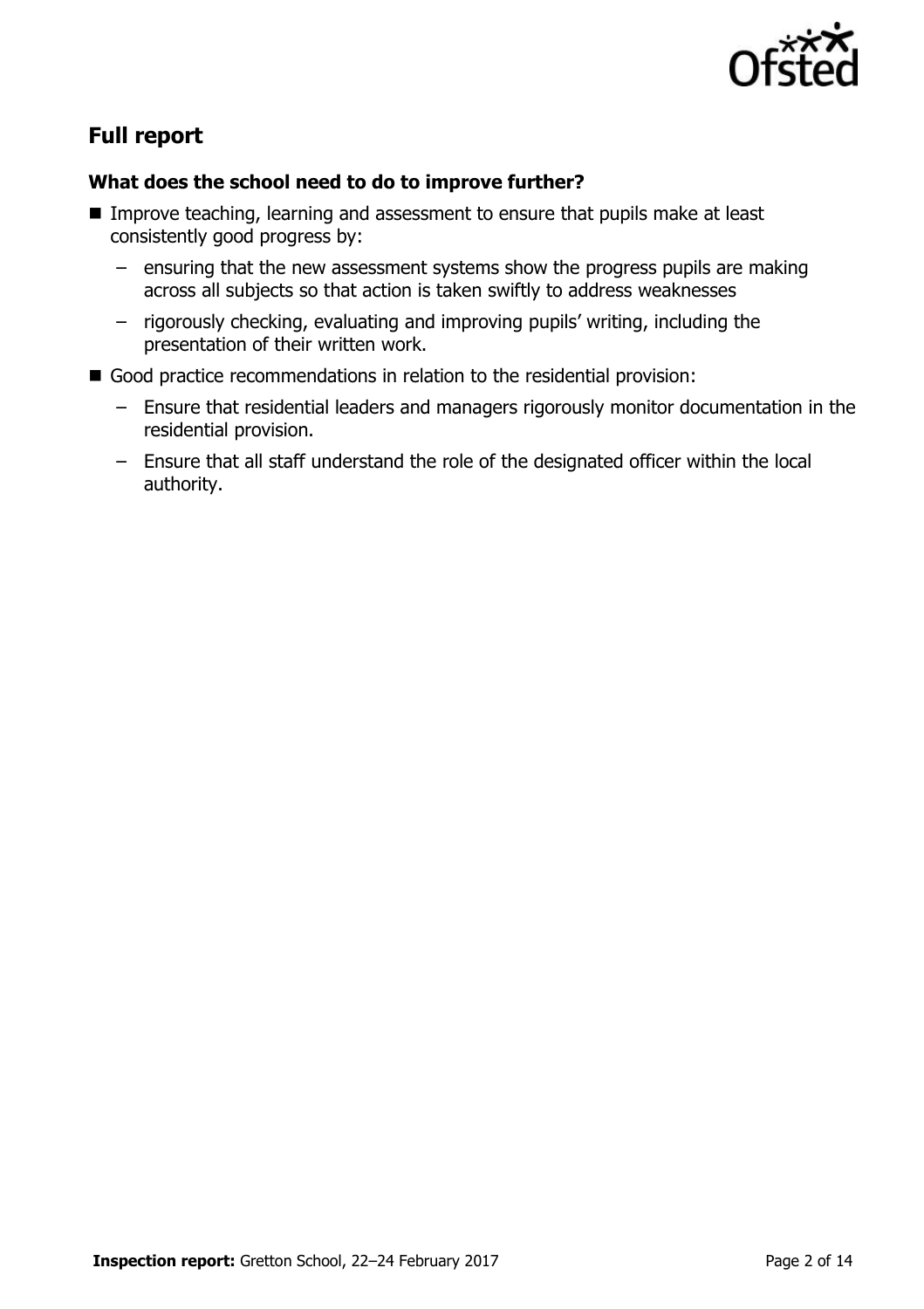

# **Inspection judgements**

**Effectiveness of leadership and management Good** 

**Impact and effectiveness of leaders and managers in the residential provision Requires improvement**

**How well children and young people are protected in the residential provision Good**

- Leaders and proprietors fulfil their responsibilities effectively in checking that the independent school standards and the national minimum standards for residential special schools are met.
- **Policies are regularly updated, and leaders and governors ensure that policies are** implemented effectively.
- The required policies for safeguarding pupils are published and information about other policies are available to parents and stakeholders on the school's website, including the statement of purpose and details of the residential provision.
- The areas for improvement identified for the school at its previous inspection of the education provision have been addressed effectively.
- Leaders have developed the curriculum for sixth formers so that it prepares them well for independent adult life.
- **Pupils' learning and behaviour plans have clear targets for improvement.**
- **Pupils'** work is assessed more consistently so that they know how to improve, although leaders are not ensuring that teachers are giving enough guidance to pupils on how to improve the presentation and content of their writing.
- Senior leaders and governors have a realistic view of the school's strengths and weaknesses, and use this information to develop clear priorities for development. They have rightly identified the need to refine the recently introduced 'Gretton Assessment' system so that it accurately reflects the progress seen in pupils' books and in their work over time.
- The headteacher and senior leaders successfully implement the 'Gretton Approach' to autism, which focuses on the needs of each pupil to develop their communication, social interaction and motivation for learning, to enable them to become successful learners.
- The school's arrangements for appraising staff performance are implemented effectively and include a range of evidence to look at the progress pupils are making across the school. Senior leaders use the criteria from the national teachers' standards well to determine the impact of teaching on pupils' learning and progress, identifying strengths and areas for improvement.
- The deputy headteacher, who oversees teaching and learning and who is responsible for supporting teacher training, sets targets for improvement and provides good support to develop practice. In discussion, a group of newly qualified teachers and those in training spoke highly of the support provided by senior leaders, especially the deputy headteacher, in developing their practice.
- Leaders enjoy the confidence of most parents. A few parents expressed reasonable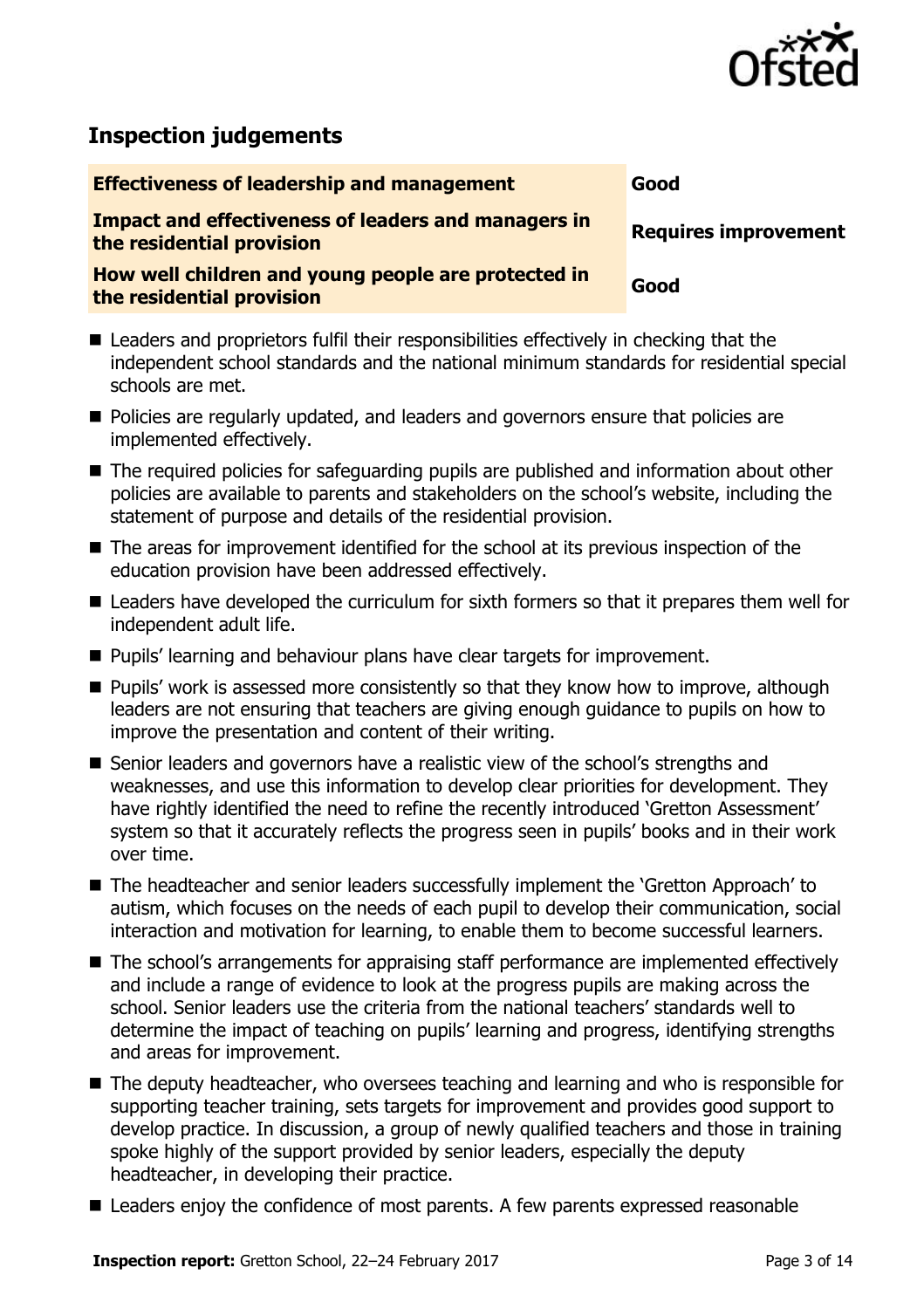

concerns about the impact of the changes of teaching staff in Year 10 on their children's progress. The headteacher has arranged to meet these parents to seek to resolve these issues in line with the school's complaints policy.

- Leaders enjoy the confidence of most staff and nearly all of those who were employed in the school at the time of the previous inspection have noticed improvements.
- Local authorities are satisfied with the provision the school is making for pupils and the school's communication with them is good.
- Leaders successfully implement a relevant curriculum, which uses specialist approaches for pupils with autism to develop their communication, literacy, numeracy and personal development. Staff are skilled in the use of a wide range of specialist resources and approaches.
- The curriculum is carefully planned with well-chosen topics to provide a broad range of experiences in science, art, humanities, physical education and computing. Opportunities to promote communication, literacy, numeracy and personal development in a range of subjects are carefully identified in teachers' planning.
- $\blacksquare$  Pupils in Years 9 to 11 have good opportunities to work towards a range of suitable examination courses such as functional skills awards, GCSEs and BTEC awards.
- The curriculum promotes pupils' personal development, including their spiritual, moral, social and cultural development, effectively. There are good opportunities within the wellconceived programme of personal, social, health and economic education to promote the British values of respect, tolerance, the rule of law and democracy.
- **Pupils have good opportunities to learn about public institutions and to appreciate** different cultures through visits, such as to the public library, the post office and to different places of worship.
- The curriculum provides good opportunities for enriching learning through a variety of sports clubs, such as boccia, football, cricket, running and rugby, and pupils compete with other schools.
- A variety of trips and visits to places of interest enrich learning, including a range of activities in the residential provision to promote independent living skills.
- There has been significant managerial upheaval in the residential provision since the previous inspection. The interim manager is new in post. The residential management team as a whole is newly formed and has limited managerial experience. However, staff are positive about the support they receive from the new team. Staff report, for example, 'I have been in a few schools and this one is amazing in terms of support. There is clarity in the support and where you stand' and 'you know who to go to and for what things'.
- The residential provision is sufficiently staffed. The staff team receive a range of training and have regular supervisions to reflect on their work. The staff work well together. The interim manager is well known to the children and works directly with them.
- There have been no complaints regarding the residential provision. Parents provide consistently positive feedback, both verbally and through Parent View. They report good communication and a partnership approach to meeting their children's needs. A typical comment was: 'They have been amazing, they are not just supportive of him but the whole family. It feels like they are there for all of us.'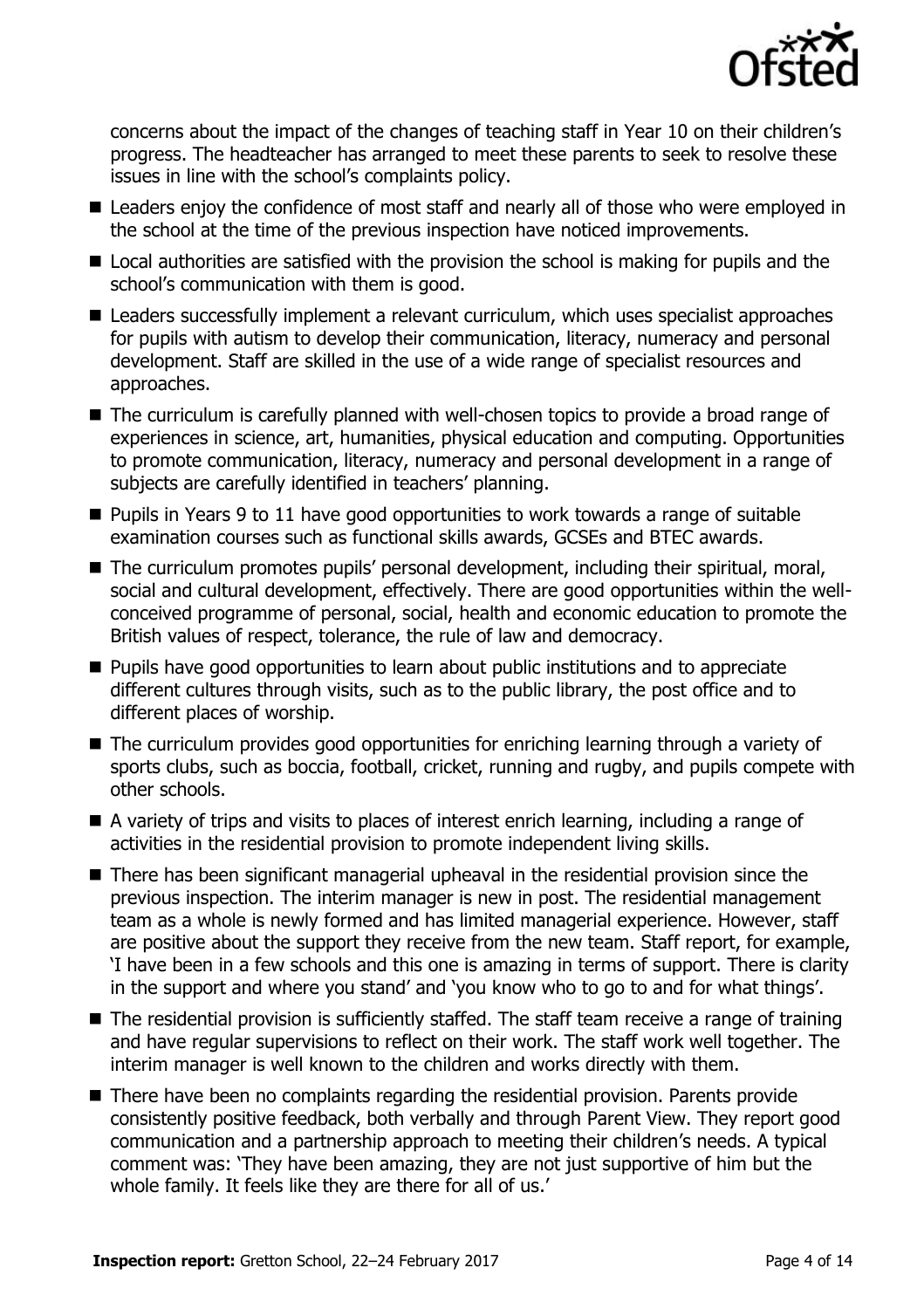

- There are no unmet national minimum standards. However, leaders and managers have not fully addressed two of the five points for improvement made at the previous inspection. Internal monitoring arrangements of the residential provision, while improved, remain insufficient to drive improvements rigorously, such as not ensuring that risk assessments are good enough or highlighting issues that require management challenge and scrutiny.
- Leaders promote equality of opportunity well. They have implemented a three-year plan to improve access for pupils, parents and visitors with disabilities and are tackling any form of discrimination well.
- Leaders are making good use of the additional funding to subsidise enrichment activities and provide additional support for learning for disadvantaged pupils, to ensure that they make the same progress as others.

#### **Governance**

- Governors and the company directors closely check the school's compliance with the independent school standards, and the national minimum standards for residential special schools, and hold the school to account for its work.
- Governors have a realistic view of teaching and its impact on learning through regular monitoring and involvement in school life.
- Governors scrutinise the reports from school leaders, to drive improvements and help to influence priorities for development.
- Governors effectively oversee and monitor the impact of the arrangements to safeguard children.

#### **Safeguarding**

- The arrangements for safeguarding are effective. Leaders ensure that safeguarding and child protection policies, and training in safeguarding, are up to date.
- $\blacksquare$  Procedures for the safe recruitment of staff, including supply staff, and for vetting visitors to the school are thorough.
- The school refers all concerns immediately to the designated officer for safeguarding and records show that leaders take immediate action to promote pupils' safety whenever any concerns are raised.
- Risk assessments in the school are suitably detailed. All pupils have an individual risk assessment. Potential risks for activities in school or on trips are recorded appropriately.
- Some of the risk assessments for resident children and young people contain inaccurate information, which has the potential to adversely affect the safety of the children.
- School and residential staff maintain high levels of supervision throughout the day and night, which promotes the safety and well-being of day and resident pupils effectively. Parents, staff and pupils are confident that pupils feel safe.
- The residential staff are aware of the increased vulnerability of disabled children. They are able to articulate what they would do if they had concerns about residents' safety or the conduct of staff. Staff are able to identify the designated safeguarding lead but lack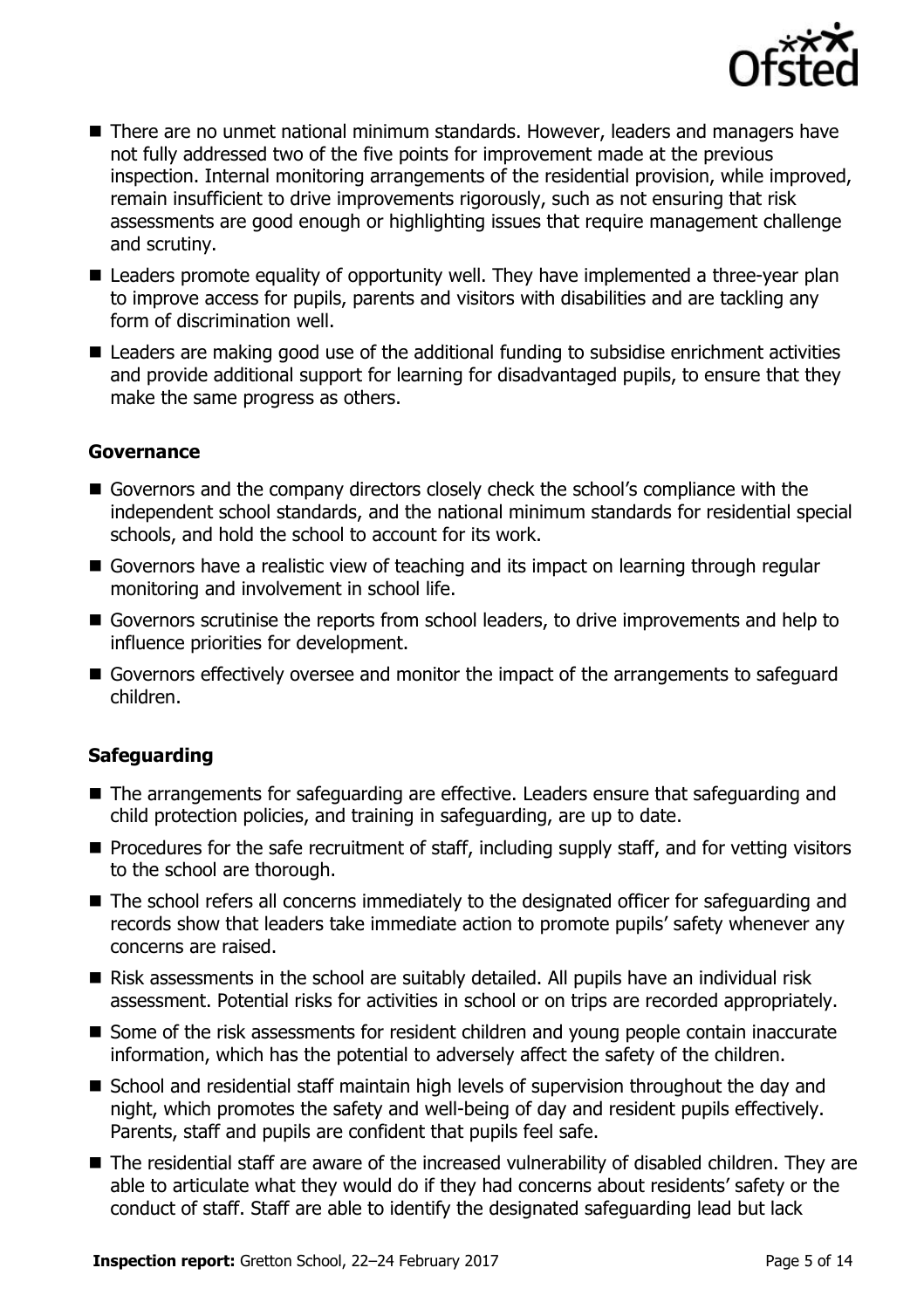

knowledge regarding the role of the local authority designated officer.

#### **Quality of teaching, learning and assessment Good**

- The school makes good use of baseline assessments in reading and spelling to determine the starting points for learning. This information is used alongside the information in each pupil's education, health and care plan or statement of special educational needs, to develop individual plans for learning and behaviour.
- **Pupils' plans include appropriate targets for learning and behaviour. Staff provide regular** reports to parents on the progress their children are making towards their targets and in all areas of learning. Most parents said they are happy with the information they receive about their children's progress.
- Strong teamwork between teachers, teaching assistants and residential staff ensures that pupils remain focused and interested in learning. In a writing lesson with primary-aged pupils, staff successfully encouraged pupils to choose two different verbs to write whole sentences. In a key stage 3 history lesson, the teacher and teaching assistant encouraged pupils to generate a range of good ideas in constructing a trench, as part of their studies of the first world war.
- Staff provide good support for disadvantaged pupils, including the more able pupils.
- Staff manage behaviour well so that pupils sustain good levels of concentration in lessons and learn effectively. They implement the behaviour plans for each pupil referring to their individual targets and they maintain good relationships with their pupils.
- The teaching of the basic skills of reading and mathematics is good and the teaching of communication skills is particularly strong.
- There is some variability in the teaching of writing, as teachers do not consistently quide pupils on how to improve their writing, particularly in the presentation of their work.
- Consistently good teaching in the sixth form is ensuring that all learners make good progress from their different starting points.
- Teachers are using the new assessment systems to track and record the progress of their pupils, but it is too early to see the impact of this system on improving outcomes. Nevertheless, teachers are carefully tracking the progress pupils are making towards the targets in the individual learning and behaviour plans. They are also tracking the progress older pupils are making towards their examination courses.

#### **Personal development, behaviour and welfare Good**

#### **Personal development and welfare**

- The school's work to promote pupils' personal development and welfare is good.
- Pupils' personal development, including their spiritual, moral, social and cultural development, is good and improves significantly over time. Pupils develop their awareness of fundamental British values and show respect for other cultures and religious traditions.
- **Pupils learn about democracy through the work of the school council and by reflecting on**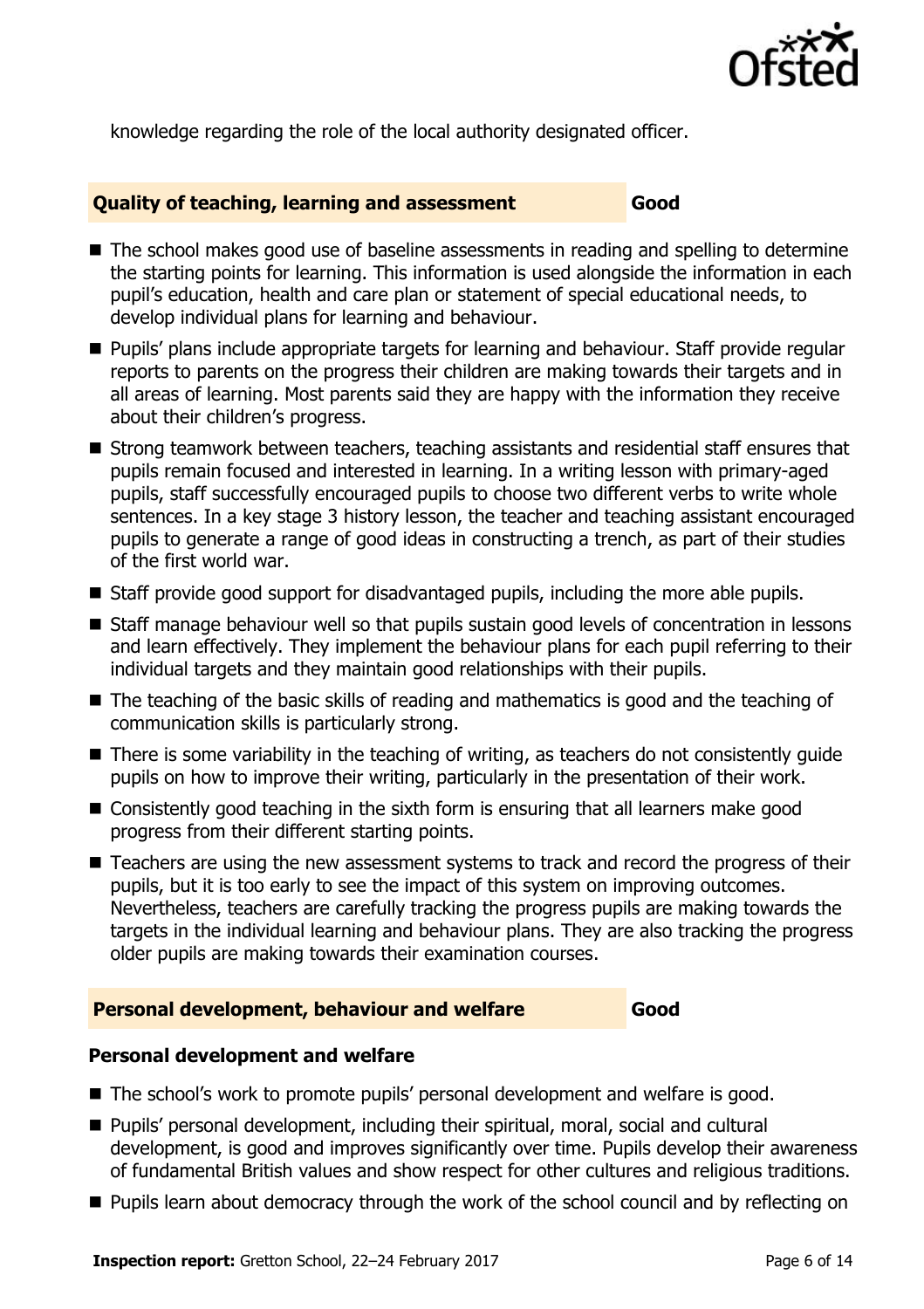

current topics, such as the recent referendum result to leave the European Union.

- Older pupils, including sixth-form students, reflect on the impact of behaviour on others and their learning. They increase their self-esteem and grow in confidence as they move through the school. Older pupils support the learning of younger pupils in a variety of practical activities such as art, physical education, food technology and reading.
- Staff provide good support and guidance, including careers advice, to enable smooth transition at the end of key stage 4 into the sixth form.
- **Pupils feel safe in school. Pupils use the internet safely, move around the school safely** and stay safe in practical activities such science, food technology, physical education and art. They learn how to stay safe when using public transport and a few older learners learn how to drive a car safely.
- Children and young people report that they feel safe in the residential provision. They are clear that they can speak to any member of staff if they have a concern and equally clear that staff listen to them. They are confident that if they had concerns or worries that staff would take them seriously and act to support them.

#### **Behaviour**

- The behaviour of pupils is good. Their behaviour is good in lessons and around the school. Incidents of unacceptable behaviour and the use of physical restraint reduce significantly over time and there have been no exclusions.
- **Pupils settle into their routines quickly and make rapid progress in their behaviour over** time in response to the consistent behaviour management by staff.
- Children and young people behave extremely well in the residential provision. There has been only one physical intervention since the previous inspection and none for over a year.
- **Pupils enjoy their learning activities and want to do well. Most parents said how much** their children enjoy coming to school.
- **Pupils increase their awareness of different types of bullying. They say that bullying is** rare and most parents and staff agreed with pupils' views. There are very few recorded incidents of bullying in the school and none in the residential provision.
- Parents and pupils report that staff manage behaviour positively, through strong relationships.
- Staff carefully monitor pupils' attendance and identify ways to improve it. Pupils make rapid progress in their attendance over time, which has moved from below average attendance to broadly average attendance by most pupils. Many pupils achieve 100% attendance.

#### **Outcomes for pupils Good**

Due to the previous disruption to their learning, pupils enter the school with attainment below the expectations for their ages. As they settle into their routines, they quickly catch up, and make good progress in a wide range of subjects, including communication, literacy, numeracy, science, art, physical education, computing and personal, social,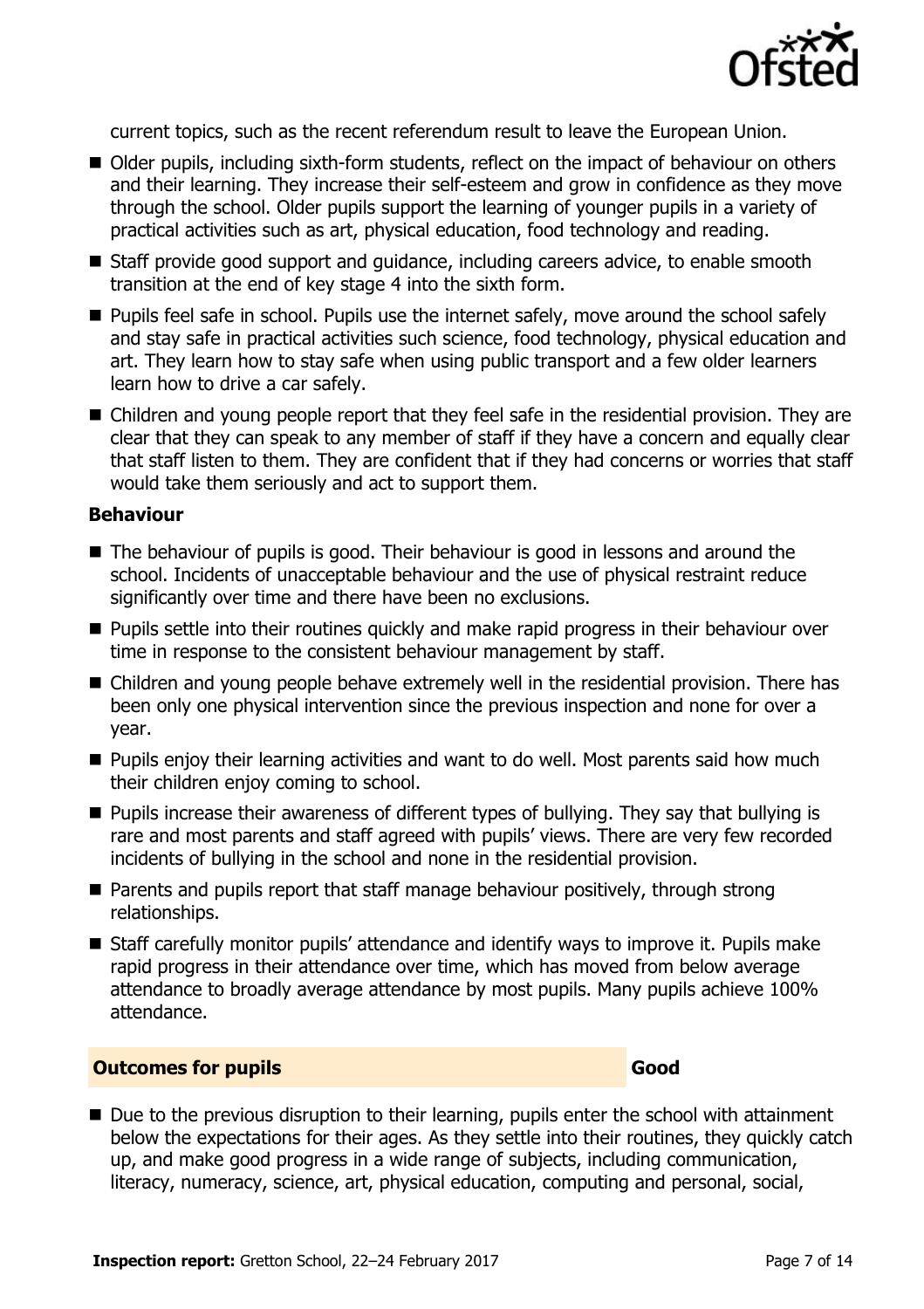

health and economic education.

- Visits to lessons over time, pupils' work and the school's information about the progress pupils are making indicate that pupils at key stage 2 are making at least average progress and sometimes better than this. They make good use of phonics for reading and spelling, and make good progress in their number skills and in solving problems. Progress is not as rapid in writing because pupils are not given consistent guidance on how to improve their work.
- By Year 9, many pupils take examination courses in literacy and numeracy, which helps them to develop confidence to take a range of other examination courses, including GCSEs and functional skills at key stage 4.
- There has been a significant year-on-year increase in the amount of examination entries and successes since the previous inspection. The oldest pupils are now typically achieving BTEC diplomas in sport, photography, food technology, games design, media studies and health and social care. They are also achieving GCSEs in a range of subjects including: physical education, mathematics, English, science, additional chemistry, additional physics, sociology, psychology, religious education, history, Mandarin, German, Spanish, information communication technology, product design and art.
- The recent disruption to learning in Year 10 has led to some pupils not making enough progress.
- Disadvantaged pupils, including the more able, are making equally good progress as their classmates because good support is provided for their learning.
- The school's information about the progress of different pupils shows there are no significant differences in different groups of pupils.

#### **Sixth form provision Good**

### ■ The sixth-form coordinator is promoting learners' progress and well-being effectively.

- Since the previous inspection, the sixth-form coordinator has successfully developed the curriculum by providing good opportunities for students to prepare for independent living and extending the range of examination courses. These now include opportunities for learners to learn road safety and how to drive a car.
- Students are making at least good progress in their examination courses and in preparing for life beyond school as a result of consistently good teaching and support for their learning. All leave with a range of qualifications, including functional skills and GCSE.
- The most able students are taking AS and A level GCE examination courses in a range of subjects including sociology, psychology, philosophy and ethics, mathematics, further mathematics and physics.
- Learners' books, records of progress and visits to lessons over time show that teaching is good. Teachers have high expectations for learning for learners of all abilities and ensure that they use the information about previous learning to match coursework to pupils' different learning needs well.
- Residential staff provide good support for learning by focusing on preparation for independent living and ensuring that young people use and apply their literacy and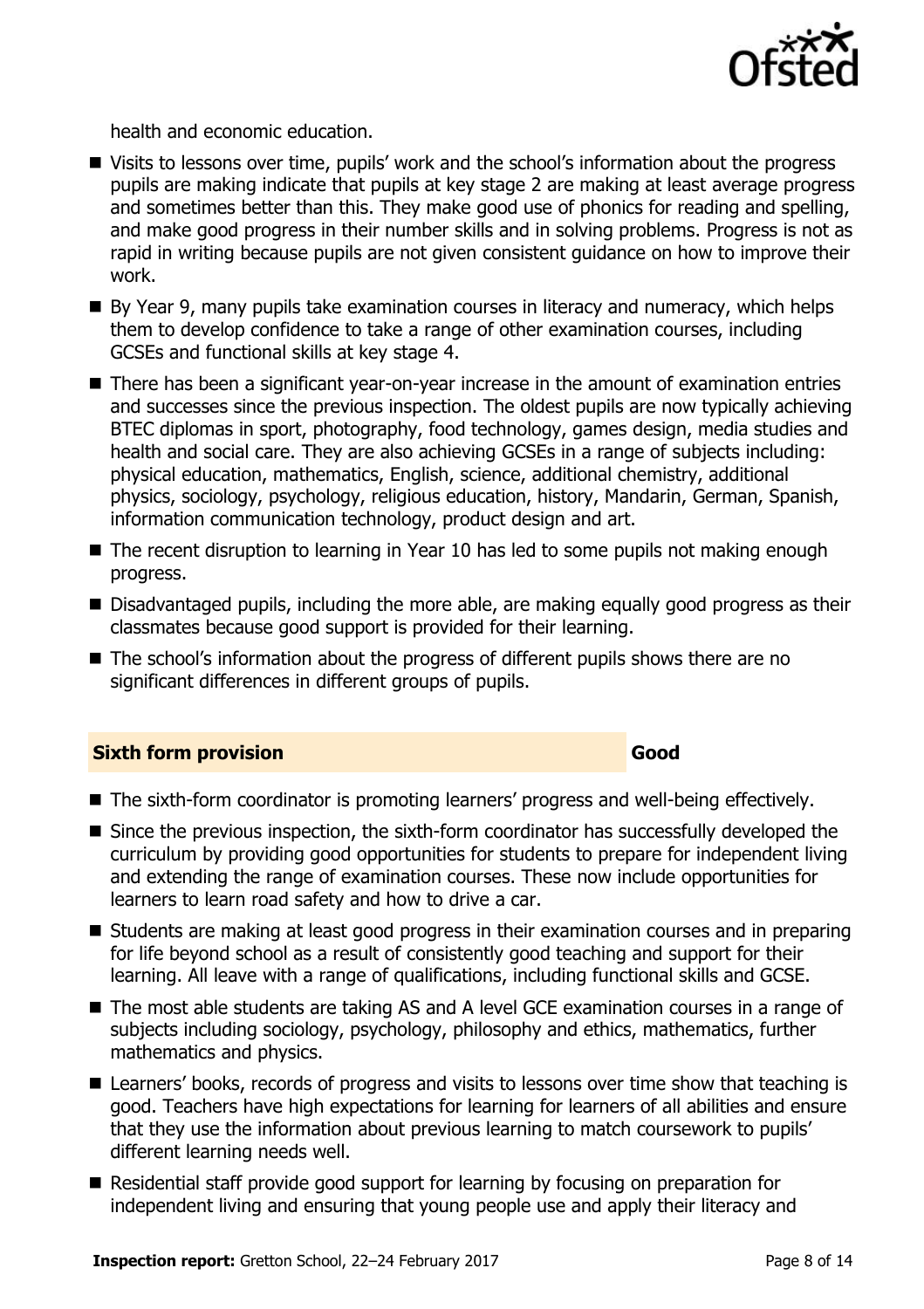

numeracy skills effectively in practical activities, such as cooking and shopping.

- Behaviour is consistently good and sometimes it is outstanding. Learners have very good attitudes to learning, take pride in their achievements and are well motivated to succeed.
- The sixth-form coordinator has developed strong links with parents, who are highly complimentary about the work of staff in ensuring that their children are well prepared for the next stage of their lives.
- Transition arrangements are effective. There is good careers guidance, which helps learners to make informed choices about their future destinations, and parents are fully involved in transition reviews.
- In recent years, all learners have successfully transferred to college and sustained their places one year on. Most of the current learners have confirmed places in college and a few have conditional offers at universities.

#### **Overall experiences and progress of children and young people in the residential provision Good**

- The children and young people make good progress as a result of the support they receive in the residential provision. This progress is most notable in increasing independence. A typical view came from a child who said, 'I have come so far.'
- Parents report that their children make significant progress in their social skills. The children develop strong bonds with each other. They interact with warmth and understanding. They are supportive, confident and kind to one another.
- The progress children and young people make helps to prepare them well for life after the school. The staff in the residential provision work hard to ease transition. As one professional stated: 'They have gone above and beyond to make sure that his future move is right. They have really fought for him.'
- The residential provision is sufficiently staffed, with ratios that enable good engagement and a range of activities to take place. The staffing levels contribute to positive behaviour and the diffusing of potentially difficult situations.
- The children and young people say they enjoy life in the residential provision, and 'get to do lots of new things'. They outlined a range of activities that they are able to undertake, which include organised activities off site and more relaxed informal time on site.
- $\blacksquare$  The staff seek and value the views of the children and young people, such as consulting them when recruiting staff.
- The residential premises and accommodation are clean and well maintained. Houses and rooms vary in terms of how homely they are; this is dependent on the wishes of the individual child or young person.

#### **Quality of care and support in the residential provision Good**

■ Children and young people in residence benefit from the support and guidance of enthusiastic and motivated staff. They see the staff as positive role models and, as one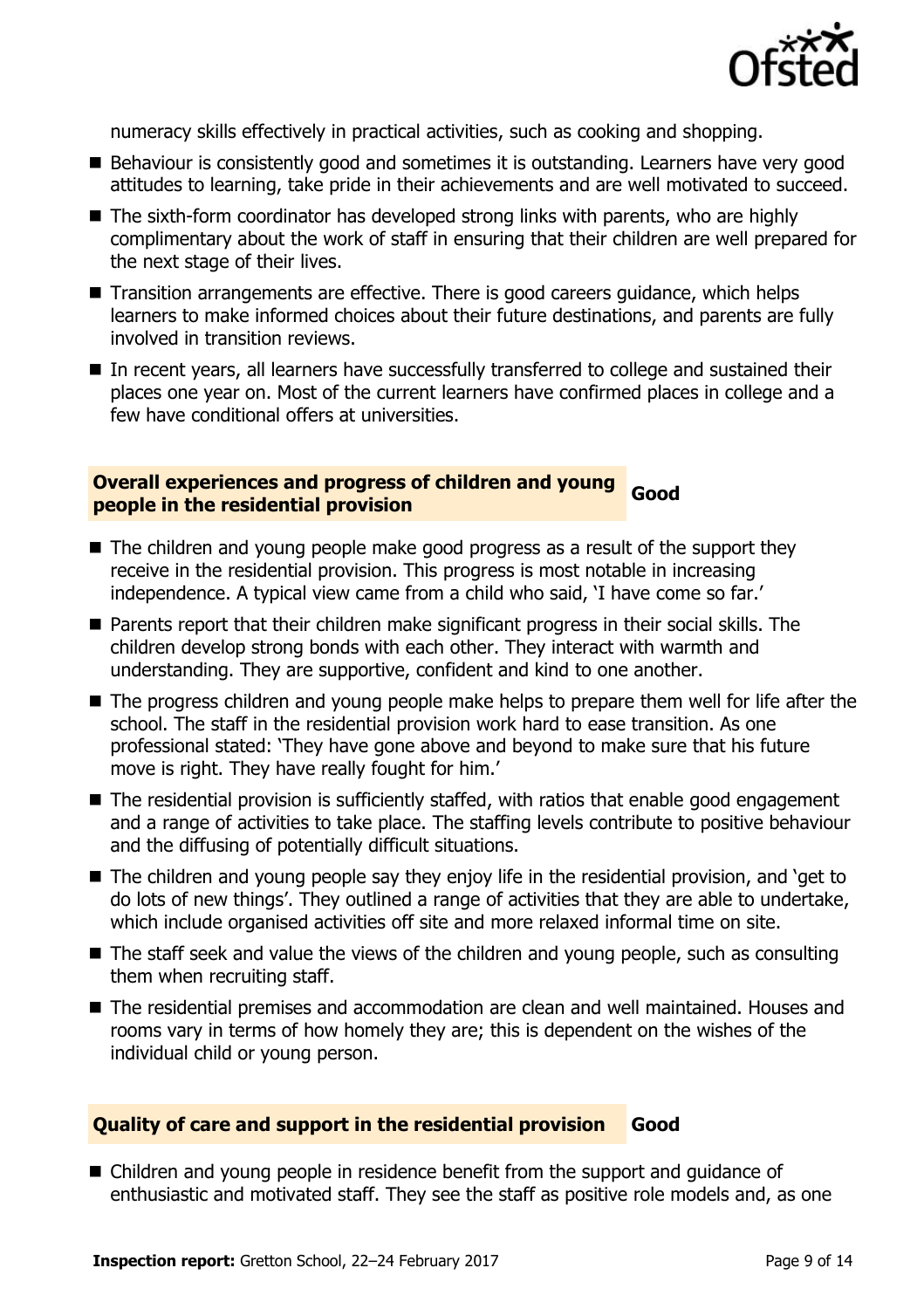

pupil said, 'they are more like friends and mentors'.

- Parents are positive about the way in which the staff support the children and young people to transition into the service and to prepare for moving on from the service. As one parent said of the support her child was receiving, 'the school bends over backwards to make this smooth'.
- There are good links between the school and the residential provision. Regular meetings take place between residential staff and school staff. The majority of residential staff also work in the classrooms, which increases the consistency for children and young people.
- Children and young people say they grow in confidence and self-esteem, and the staff are sensitive to the individual needs of the residents. Parents report that the support results in children's anxiety lessening and as stated by one parent, 'I can see his confidence increasing. He is not frightened to give things a go.'
- Residential accommodation is spread across two houses and a bungalow. Resident pupils reported that their belongings are safe. There are communal lounges and dining areas.
- The children and young people engage in a variety of leisure activities such as visits to the cinema.
- Resident children and young people have varied meals. In the evenings, many prepare their own meals, which contributes to emerging independence. A parent said: 'He has started cooking and shopping. He will go shopping for ingredients and help with cooking the meals.'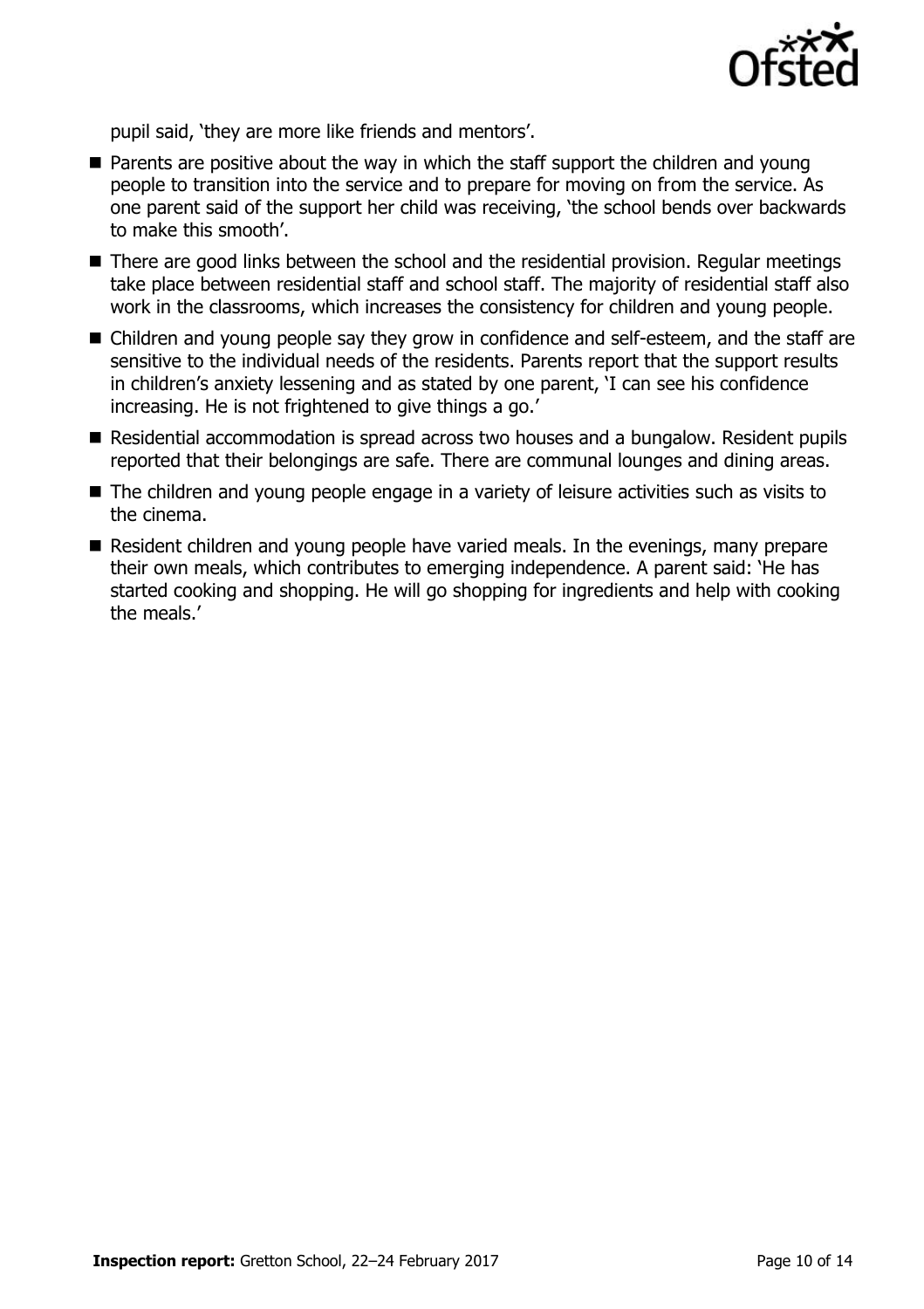

# **School details**

| Unique reference number             | 136047   |
|-------------------------------------|----------|
| Social care unique reference number | SC425708 |
| DfE registration number             | 873/6048 |
| Inspection number                   | 10020939 |

This inspection was carried out under section 109(1) and (2) of the Education and Skills Act 2008, the purpose of which is to advise the Secretary of State for Education about the school's suitability for continued registration as an independent school.

The inspection of residential provision was carried out under the Children Act 1989, as amended by the Care Standards Act 2000, having regard to the national minimum standards for residential special schools.

| Type of school                         | Other Independent Special School       |
|----------------------------------------|----------------------------------------|
| School category                        | Independent residential special school |
| Age range of pupils                    | 5 to 19                                |
| Gender of pupils                       | Mixed                                  |
| Gender of pupils in the sixth form     | Mixed                                  |
| Number of pupils on the school roll    | 95                                     |
| Of which, number on roll in sixth form | 11                                     |
| Number of boarders on roll             | 8                                      |
| Proprietor                             | Cavendish Learning Limited             |
| Chair                                  | Mr Aatif Hassan                        |
| <b>Headteacher</b>                     | Zoe Kirby                              |
| Annual fees (day pupils)               | £57,500 to £82,500                     |
| Annual fees (boarders)                 | £97,500 to £122,500                    |
| Telephone number                       | 01223 277438                           |
| Website                                | www.grettonschool.com                  |
| <b>Email address</b>                   | info@grettonschool.com                 |
| Date of previous inspection            | 12-14 November 2013                    |
|                                        |                                        |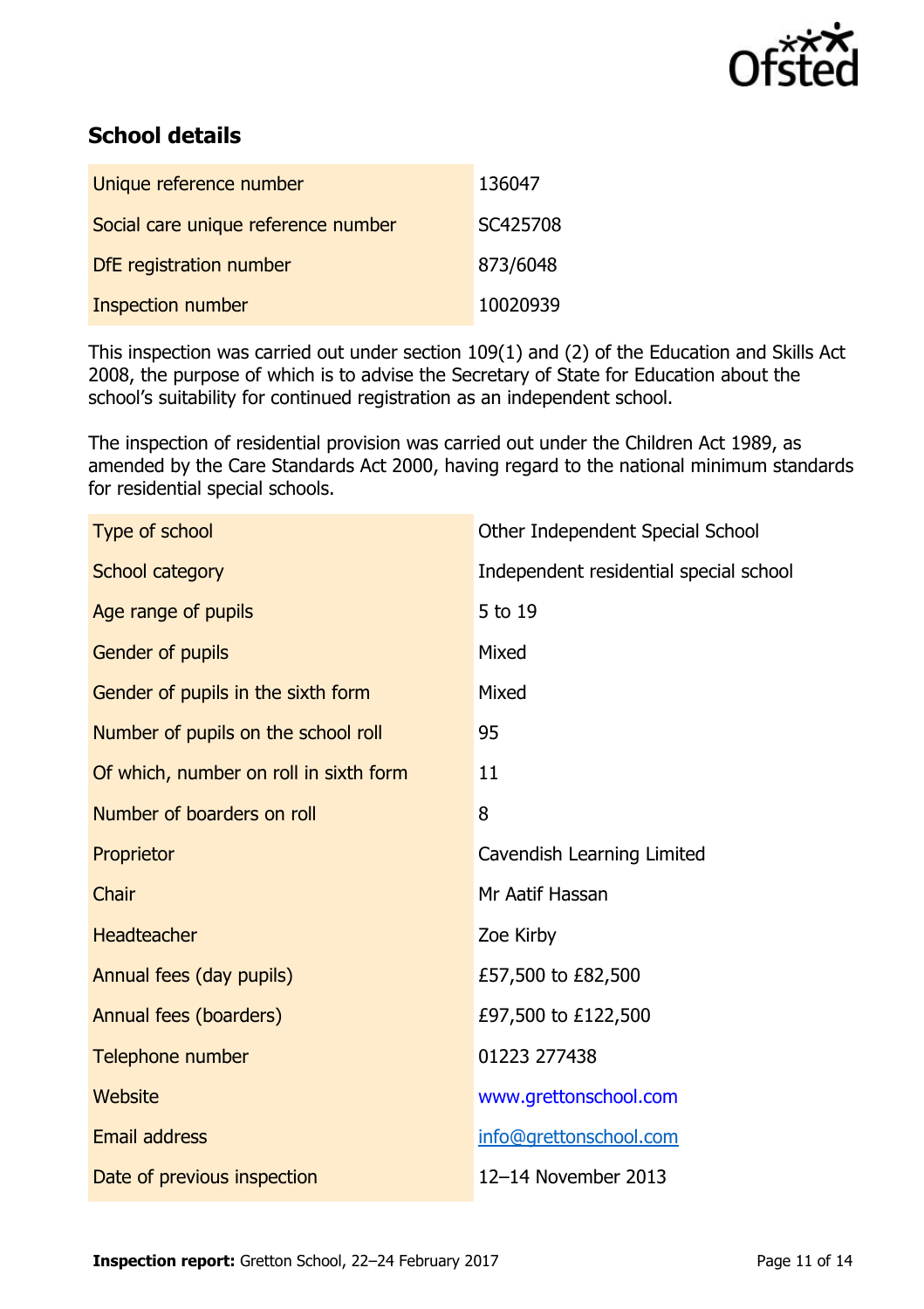

#### **Information about this school**

- Gretton is an independent day and residential special school for girls and boys with autism, specifically for high-functioning autism and those with Asperger's syndrome.
- All pupils have an education, health and care plan or a statement of special educational needs, and are funded by their local authority.
- The school, which is part of the Cavendish Education Limited, opened in January 2010. It was initially registered for up to 60 pupils aged from five to 19 years with provision for up to eight residential placements.
- The school received a material change inspection on 26 January 2015 in response to its request to the Department for Education to increase the number of day pupils to 96. There are currently 95 pupils on roll, including 11 learners in the sixth form.
- $\blacksquare$  There are no pupils at key stage 1.
- $\blacksquare$  There are 21 pupils in receipt of pupil premium funding, including the pupils who are looked after by their local authority.
- $\blacksquare$  The school does not use any alternative provision.
- The school provides residential care for eight pupils for four nights per week. The school's residential provision was previously inspected on 16 November 2015 when the overall experiences and progress of children and young people was judged as good.
- The leadership team has been reorganised since the previous inspection. The headteacher is now the part-time principal. The deputy headteacher was appointed as substantive headteacher in September 2016. The replacement deputy headteacher, head of compliance and assistant headteachers were appointed in September 2016 and an interim head of care is in post.
- Approximately one third of the staff are new since the previous inspection and there have been three changes of teachers in Year 10 since the beginning of the autumn term.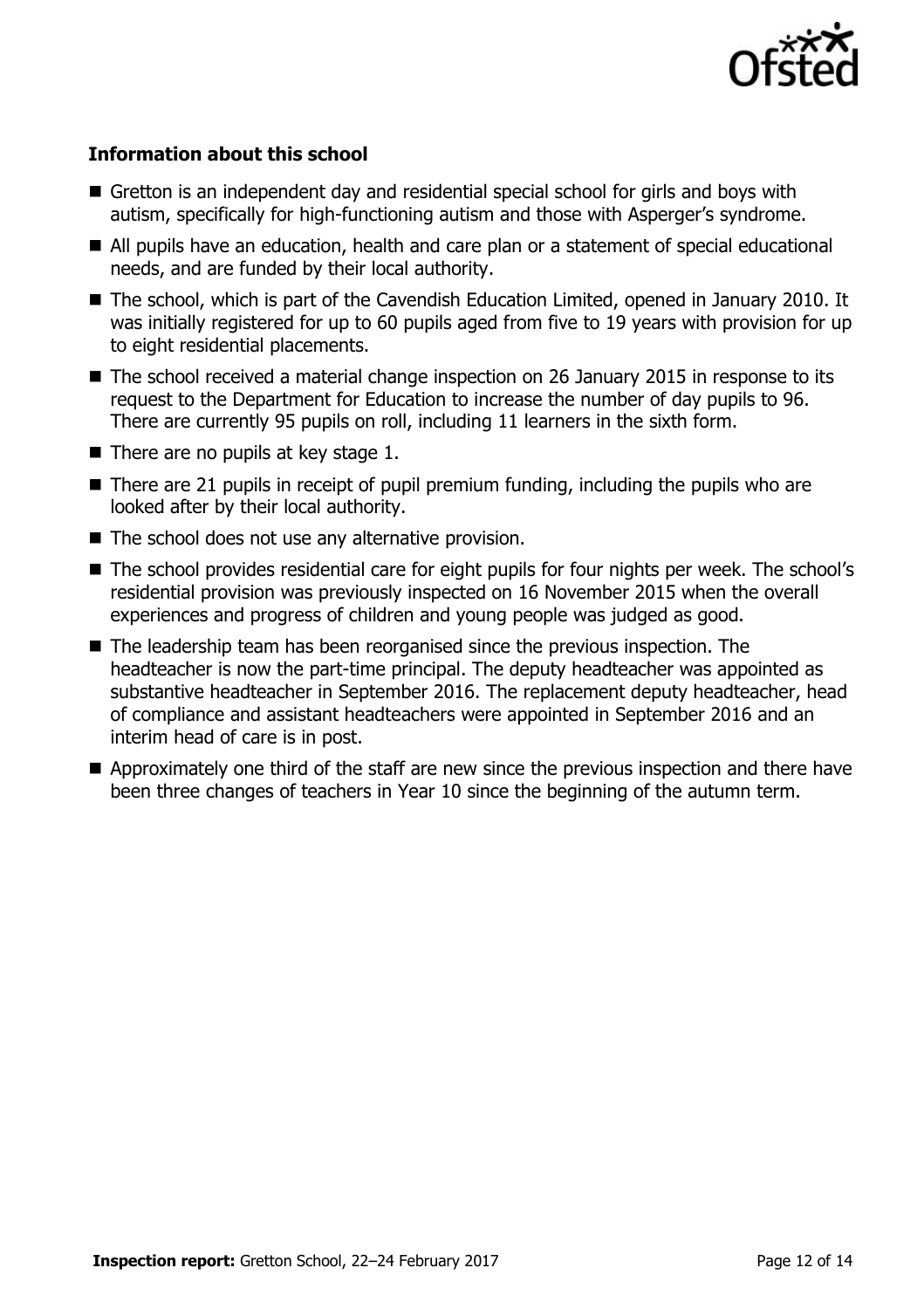

# **Information about this inspection**

- This inspection was an integrated inspection of the school and residential provision.
- Inspectors observed lessons and activities across the school, including the sixth form and in the residential provision.
- The lead inspector looked at the school's information about the progress pupils are making, including examination results and destinations. The inspector looked at samples of work and heard a few pupils read in their lessons.
- Inspectors held discussions with school leaders in the educational and residential provision, met with a representative of the board of directors, the governing body, and with newly qualified teachers and teachers in training. There was a telephone conversation with the chair of governors, who is also the chair of Cavendish Education Limited.
- Inspectors examined the responses of 27 Parent View returns, including four written comments, and held telephone discussions with eight parents to seek their views. The written comments from a small proportion of parents with children in Year 10 were also considered.
- The lead inspector considered 50 completed responses to the staff questionnaire.
- Inspectors met with a group of pupils in the school and other pupils in the residential provision.
- Inspectors looked at a range of documentation, including: the school's self-evaluation, the school improvement plan; minutes of governing body meetings; the school's policies to promote the welfare, health and safety of pupils; procedures for the safe recruitment of staff; records of training; curriculum plans and schemes of work; information for parents and stakeholders; the complaints policy; and duty rotas in the residential provision.
- Inspectors examined the school's website to determine if the required information was published.

#### **Inspection team**

Declan McCarthy, lead inspector

Ofsted Inspector

Ashley Hinson

Social Care Regulatory Inspector